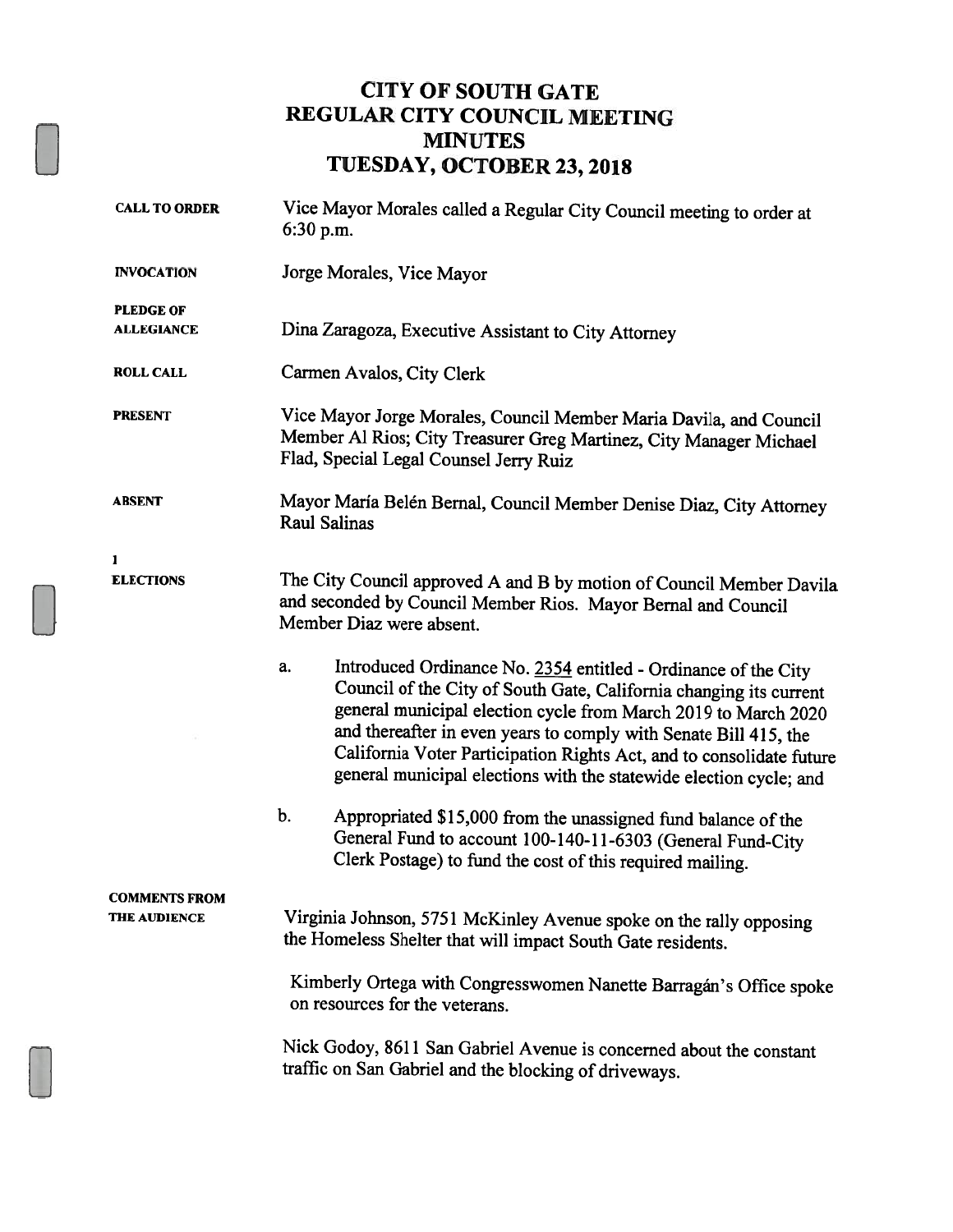## REGULAR CITY COUNCIL MEETING MINUTES OF OCTOBER 23, <sup>2018</sup>

| <b>COMMENTS FROM</b><br>STAFF    | The comments from staff were not audible during this meeting.                                                                                                                                                                                                                                                |  |  |
|----------------------------------|--------------------------------------------------------------------------------------------------------------------------------------------------------------------------------------------------------------------------------------------------------------------------------------------------------------|--|--|
| <b>CONSENT CALENDAR</b>          | Agenda Items 2 and 3 were pulled for discussion.                                                                                                                                                                                                                                                             |  |  |
| 2<br><b>RECORDS</b>              | The City Council approved A and B by motion of Council Member Davila<br>and seconded by Council Member Rios.                                                                                                                                                                                                 |  |  |
|                                  | Adopting Resolution No. 7832 entitled - Resolution of the City<br>a.<br>Council of the City of South Gate, California authorizing the<br>destruction of obsolete records retained in City Hall and the Police<br>Department pursuant to Government Code 34090 of the Laws of<br>the State of California; and |  |  |
|                                  | Destruction subject to final review and approval by the City<br>b.<br>Attorney.                                                                                                                                                                                                                              |  |  |
|                                  | ROLL CALL: Vice Mayor Morales, yes; Council Member Rios, yes;<br>Council Member Davila, yes; Mayor Bernal, absent; Council Member<br>Diaz, absent.                                                                                                                                                           |  |  |
| $\mathbf{3}$<br><b>EQUIPMENT</b> | The City Council approved A and B by motion of Council Member Davila<br>and seconded by Council Member Rios.                                                                                                                                                                                                 |  |  |
|                                  | Authorized the purchase of four Ford F350 utility trucks from<br>a.<br>National Auto Fleet Group through Sourcewell, in the budgeted<br>amount of \$178,381; and                                                                                                                                             |  |  |
|                                  | Authorized the Mayor to execute the documents necessary to<br>b.<br>purchase the four Ford F350 utility trucks in forms acceptable to<br>the City Attorney.                                                                                                                                                  |  |  |
|                                  | ROLL CALL: Vice Mayor Morales, yes; Council Member Rios, yes;<br>Council Member Davila, yes; Mayor Bernal, absent; Council Member<br>Diaz, absent.                                                                                                                                                           |  |  |
| 4<br><b>SMALL BUSINESS</b>       | The City Council received and filed the City of South Gate Local<br>Economic Advisory Program (LEAP) report, containing findings and<br>recommendations to improve the City's economic development efforts for<br>small businesses by motion of Vice Mayor Morales and seconded by<br>Council Member Davila. |  |  |
|                                  | ROLL CALL: Vice Mayor Morales, yes; Council Member Rios, yes;<br>Council Member Davila, yes; Mayor Bernal, absent; Council Member<br>Diaz, absent.                                                                                                                                                           |  |  |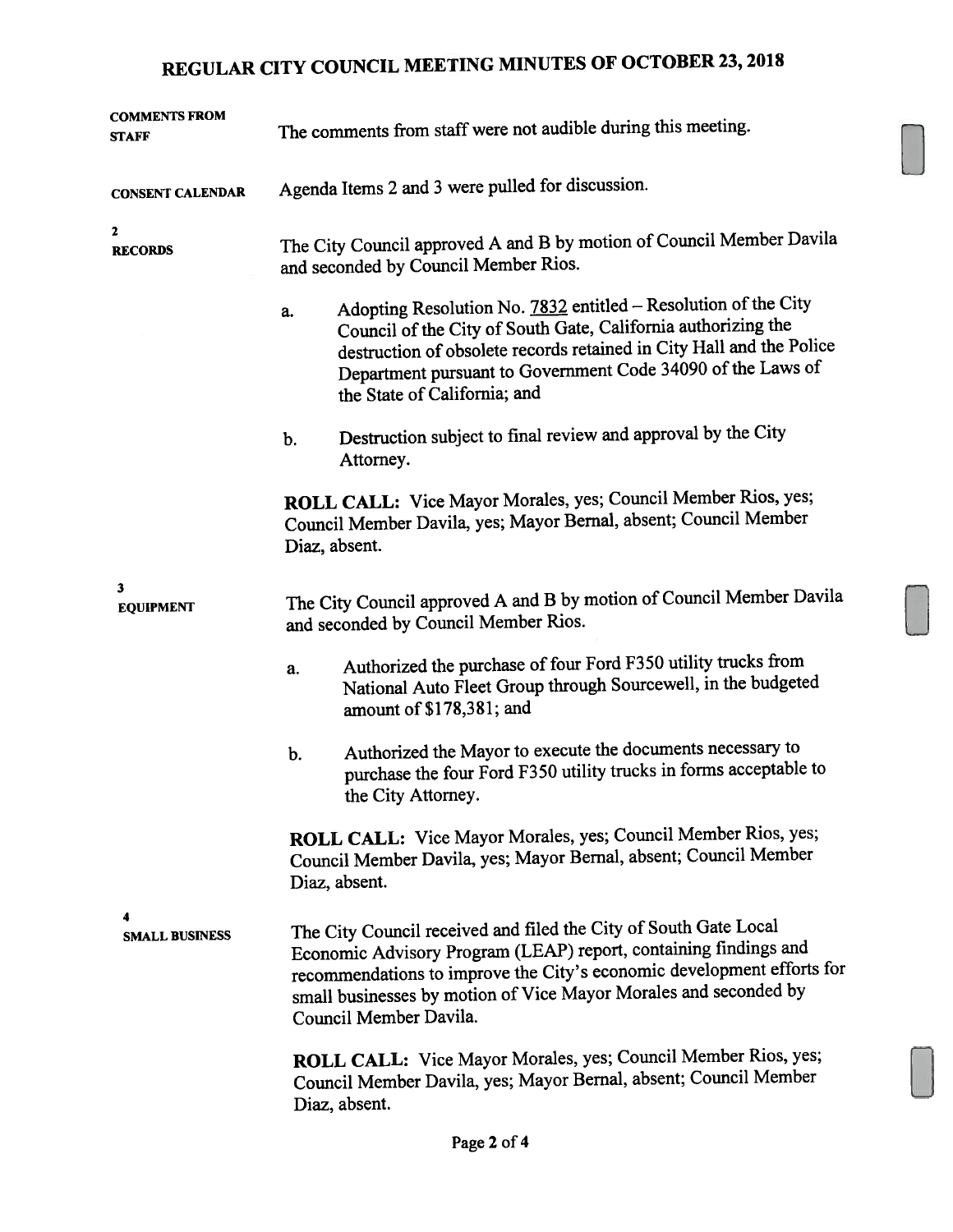## REGULAR CITY COUNCIL MEETING MINUTES OF OCTOBER 23, 2018

| 5<br><b>PARKS</b><br><b>FACILITIES</b>   | The City Council received and filed an update report on grant<br>opportunities for park programs and the City's readiness to successfully<br>compete for these grant funds by motion of Council Member Davila and<br>seconded by Council Member Rios.<br><b>ROLL CALL:</b> Vice Mayor Morales, yes; Council Member Rios, yes;<br>Council Member Davila, yes; Mayor Bernal, absent; Council Member<br>Diaz, absent.                                                                      |  |  |
|------------------------------------------|-----------------------------------------------------------------------------------------------------------------------------------------------------------------------------------------------------------------------------------------------------------------------------------------------------------------------------------------------------------------------------------------------------------------------------------------------------------------------------------------|--|--|
| 6<br><b>FIRESTONE</b><br><b>CAPACITY</b> | The City Council approved A, B, C, and D by motion of Vice Mayor<br>Morales and seconded by Council Member Davila.                                                                                                                                                                                                                                                                                                                                                                      |  |  |
|                                          | Authorized a reduction in scope of work and budget on Change<br>a.<br>Order No. 1 to Contract No. 3389 with Griffith Company (Change<br>Order No. 1-Revised), from \$1,159,130 to \$508,406, to eliminate<br>improvements that are not cost effective to implement on the<br>Firestone Boulevard Regional Corridor Capacity Enhancements<br>Project, City Project No. 476-TRF (The Boulevard Project);                                                                                  |  |  |
|                                          | b.<br>Approved utilization of unused grant funds to increase the scope of<br>work and budget on The Boulevard Project in the amount of<br>\$655,948, to fund additional work that is needed for unforeseen<br>conditions, quantity adjustments and miscellaneous additional<br>improvements, and authorize the Assistant City Manager/Director<br>of Public Works to execute Change Order No. 2 to Contract No.<br>3389 with Griffith Company to incorporate these improvements;<br>and |  |  |
|                                          | Approved utilization of unused grant funds to incorporate<br>c.<br>additional improvements on The Boulevard Project in the amount<br>of \$499,292 to further enhance student, pedestrian and traffic<br>safety, and authorize the Assistant City Manager/Director of Public<br>Works to execute Change Order No. 3 to Contract No. 3389 with<br>Griffith Company to incorporate these improvements; and                                                                                 |  |  |
|                                          | Authorized staff to negotiate additional improvements with the<br>d.<br>contractor to incorporate the Hildreth Avenue Intersection<br><b>Improvements and Student Crossing Safety Barrier Improvements</b><br>into Change Order No. 3 to Contract No. 3389, and<br>administratively amend Change Order No. 3 if a cost effective fee<br>proposal can be negotiated, with a not-to-exceed allowance of<br>\$225,000.                                                                     |  |  |